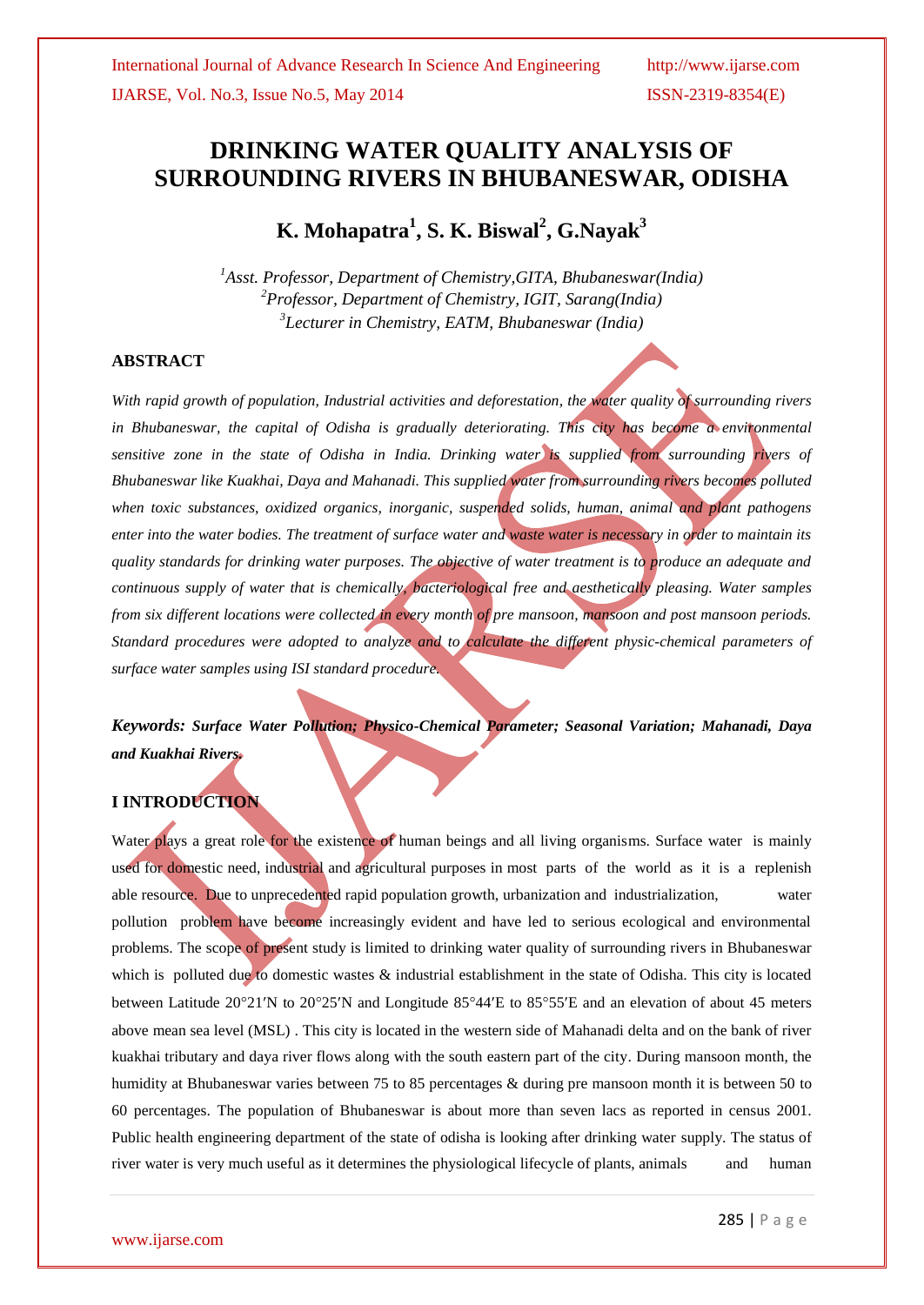# International Journal of Advance Research In Science And Engineering http://www.ijarse.com IJARSE, Vol. No.3, Issue No.5, May 2014 ISSN-2319-8354(E)

kingdom. Now a days direct use of river water for drinking purpose bears significant problem because of the environmental hazards which are always associated with the development of the region. Industrial processes which consume high quality of water generally discharge wastewater containing a large number of pollutants thereby causing water pollution. The domestic sewage of Bhubaneswar City is responsible for generating pollutants which makes their way to canal and finally to river Daya, kuakhai and Mahanadi River. Parameters such as pH, Dissolved Oxygen (DO), Total Dissolved Solid (TDS), Turbidity have been considered out of twelve parameters as the four important water quality parameters for classifications of surface water.

# **II METHODS AND PROCEDURES OF INVESTIGATION**

The water sample were collected from each month at 3 points  $(S_1, S_2 \& S_3)$  across the river width at all the three sites with a view to monitor changes caused by the seasonal hydrological cycle during the study period (January 2013 – December 2013). Sampling, preservation and transportation of the water sample to the laboratory were as per standard methods.

Water sample were normally collected in the afternoon in a plastic non reacting bottles of 2 liters capacity. Immediately after sampling, preservatives were added and the bottles were re capped and sealed by the application of hot molten wax. The temperature of different water samples were measured at the site by sensitive red mercury thermometer. These sealed bottles were put in a thermo cool box till it was carried for laboratory analysis . Sodium Thiosulphate preservatives were used for sampling in tablet forms. The pH was measured by digital pH meter, sodium and potassium by flame photometer (Systronic digital). Total dissolved solid (TDS) was estimated by taking dried weight of the sample in platinum dishes. Analysis of calcium, magnesium and total hardness were done by EDTA method. Sulphate was determined by gravimetric method. Chloride by Mohr's method. Fluoride concentration was measured using Orion ion analyzer EA-940 with chloride ion selective electrode. Dissolved oxygen (DO), COD and BOD were estimated by standard procedure methodology of American Public Health Association (APHA, 1998)1. Heavy metals like Pb, Zn, Fe, Cu, Ni, concentration were determined by AAS (Model Perkin Elmer -303) after  $HCO<sub>4</sub>$ ,  $HNO<sub>3</sub>$  and  $HCl$ digestion. Standard procedure was adopted to find the faecal coli form and total coli form. The average value of the analysis result for different physico- chemical parameters have been tabulated in table- 1 to 12 for premonsoon, monsoon and post monsoon seasons.

**(All the parameters in the following tables, concentration are expressed in mg/L except pH, Temp and Turbidity)**

# **Table 1 Mahanadi River (Monthly variation)**

|              |       |     |                |            | <b>Physico-chemical parameters</b> |            |    |          |                 |             |                      | <b>Heavy metal concentration</b> |       |       |       |       |                                  |  |  |
|--------------|-------|-----|----------------|------------|------------------------------------|------------|----|----------|-----------------|-------------|----------------------|----------------------------------|-------|-------|-------|-------|----------------------------------|--|--|
| Month        | Temp. | PH  | D <sub>O</sub> | <b>BOD</b> | <b>COD</b>                         | <b>TDS</b> | TH | $NO_3^-$ | $_{\it{F}^{-}}$ | $_{\rm CI}$ | <b>TURB</b><br>(NTU) | Fe                               | Ni    | Cu    | Zn    | Ph    | $_{\rm Cr}$<br>(V <sub>i</sub> ) |  |  |
| Feb          | 26.02 | 7.5 | 6.1            | 2.2        | 10.10                              | 1198       | 75 | 12.5     | 0.326           | 13.3        | 3.9                  | 14.5                             | 0.005 | 0.003 | 0.007 | 0.006 | 0.016                            |  |  |
| March        | 27.23 | 7.4 | 5.8            | 1.6        | 5.8                                | 1201       | 82 | 14.5     | 0.328           | 16.3        | 4.1                  | 16.5                             | 0.008 | 0.004 | 0.008 | 0.007 | 0.017                            |  |  |
| <b>April</b> | 27.29 | 7.5 | 5.9            | 1.5        | 9.1                                | 1214       | 83 | 14.7     | 0.336           | 17.4        | 4.3                  | 18.0                             | 0.007 | 0.04  | 0.011 | 0.006 | 0.009                            |  |  |
| May          | 28.29 | 7.7 | 6.3            | 1.0        | 8.6                                | 1216       | 85 | 14.9     | 0.400           | 18.4        | 4.0                  | 20.8                             | 0.008 | 0.004 | 0.012 | 0.007 | 0.008                            |  |  |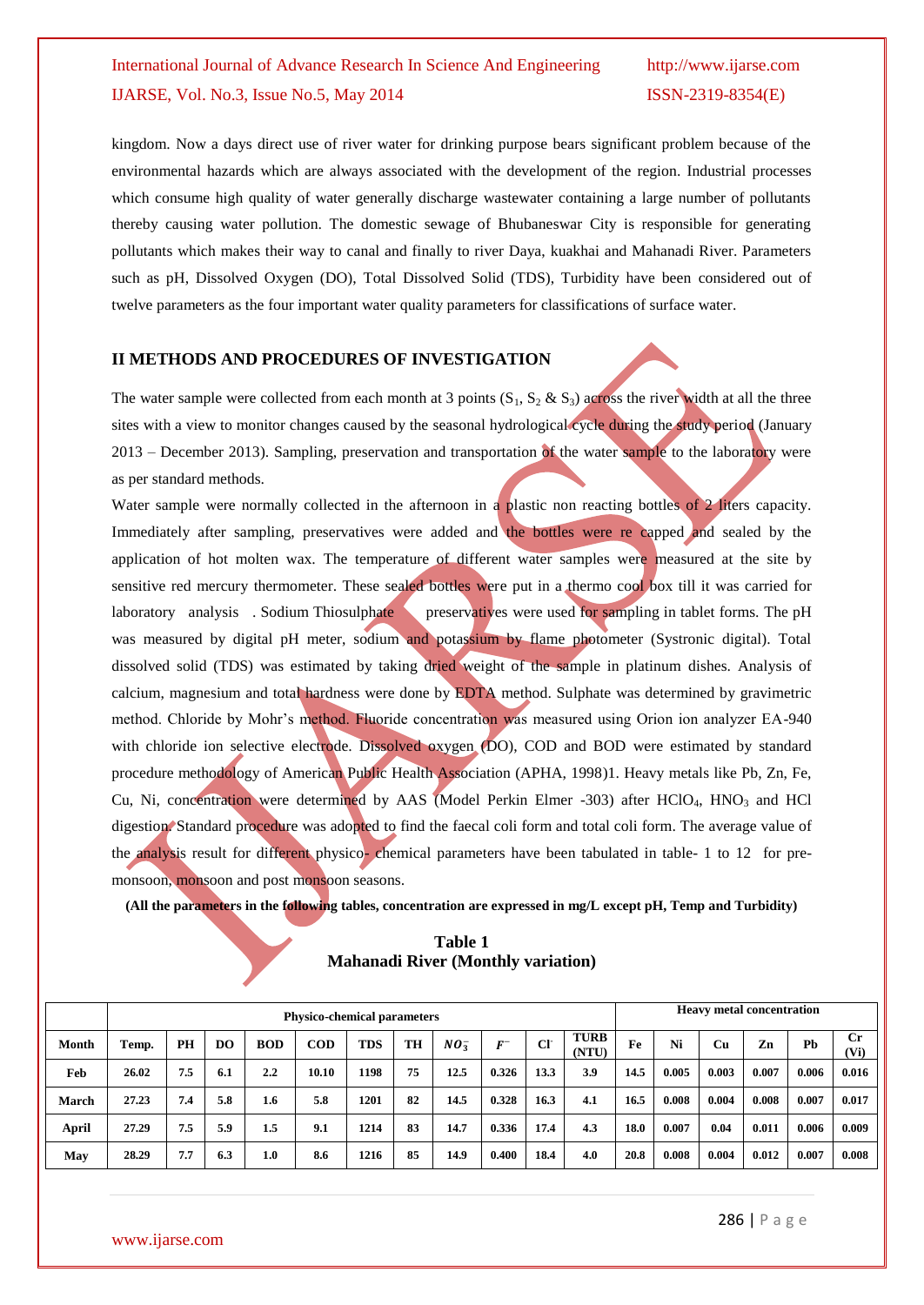# International Journal of Advance Research In Science And Engineering http://www.ijarse.com

IJARSE, Vol. No.3, Issue No.5, May 2014 ISSN-2319-8354(E)

| June       | 28.45 | 7.6 | 6.2 | 2.0 | 7.8  | 1296 | 87  | 15.0  | 0.429 | 19.4 | 4.0 | 21.8 | 0.009 | 0.002 | 0.022 | 0.005 | 0.036 |
|------------|-------|-----|-----|-----|------|------|-----|-------|-------|------|-----|------|-------|-------|-------|-------|-------|
| July       | 25.51 | 7.7 | 6.4 | 2.9 | 14.6 | 1318 | 76  | 10.55 | 0.207 | 13.6 | 4.3 | 7.30 | 0.005 | 0.002 | 0.006 | 0.005 | 0.007 |
| Aug        | 25.09 | 7.6 | 6.6 | 2.8 | 15.6 | 1314 | 66  | 10.9  | 0.200 | 12.6 | 4.1 | 6.28 | 0.004 | 0.001 | 0.005 | 0.004 | 0.038 |
| Sept.      | 24.99 | 7.6 | 6.3 | 2.7 | 16.2 | 1316 | 67  | 10.9  | 0.199 | 10.4 | 4.3 | 4.18 | 0.003 | 0.002 | 0.004 | 0.005 | 0.046 |
| Oct.       | 24.91 | 7.6 | 6.2 | 1.9 | 16.5 | 1304 | 63  | 11.0  | 0.180 | 10.1 | 4.0 | 2.91 | 0.002 | 0.001 | 0.005 | 0.005 | 0.046 |
| <b>Nov</b> | 24.89 | 7.4 | 6.1 | 1.8 | 16.8 | 1298 | -61 | 11.1  | 0.170 | 9.0  | 3.9 | 2.71 | 0.003 | 0.001 | 0.004 | 0.005 | 0.048 |
| Dec.       | 24.90 | 7.5 | 5.9 | 1.7 | 15.8 | 1274 | 63  | 11.0  | 0.160 | 8.8  | 4.0 | 12.3 | 0.004 | 0.002 | 0.006 | 0.006 | 0.46  |
| Jan        | 25.80 | 7.5 | 6.0 | 2.1 | 10.6 | 1238 | 71  | 12.1  | 0.322 | 11.2 | 4.1 | 13.3 | 0.005 | 0.002 | 0.005 | 0.005 | 0.014 |

# **Table 2 Mahanadi River(Seasonal variation)**

|                        |       |     |     |            | <b>Physico-chemical parameters</b> |            |     |          |       |      |                      |          |       | <b>Heavy metal concentration</b> |                          |       |                 |
|------------------------|-------|-----|-----|------------|------------------------------------|------------|-----|----------|-------|------|----------------------|----------|-------|----------------------------------|--------------------------|-------|-----------------|
| <b>Season</b>          | Temp. | PH  | DO. | <b>BOD</b> | <b>COD</b>                         | <b>TDS</b> | TH  | $NO_3^-$ | $F^-$ | CT.  | <b>TURB</b><br>(NTU) | Fe       | Ni    | <b>Cu</b>                        | $\mathcal{L}^{\text{m}}$ | Pb    | $C_{r}$<br>(Vi) |
| Pre<br><b>Monsoon</b>  | 28.00 | 7.4 | 5.8 | 2.9        | 8.6                                | 1207       | 8.5 | 14.7     | 0.334 | 17.4 | 4.1                  | 18.00    | 0.007 | 0.003                            | 0.002                    | 0.006 | 0.010           |
| <b>Mansoon</b>         | 25.51 | 7.5 | 6.3 | 1.5        | 15.6                               | 1311       | 6.2 | 10.8     | 0.200 | 11.3 | 4.2                  | $3.00 -$ | 0.003 | 0.001                            | 0.005                    | 0.004 | 0.046           |
| Post<br><b>Mansoon</b> | 24.05 | 7.3 | 6.0 | 1.8        | 10.3                               | 1278       | 6.5 | 11.7     | 0.226 | 12.4 | 3.9                  | 14.00    | 0.005 | 0.002                            | 0.006                    | 0.004 | 0.011           |

# **Table 3 Kuakhai (Monthly variation)**

|            |       |     |           |            | <b>Physico-chemical parameters</b> |            |           |          |       |      |                      |      |       | <b>Heavy metal concentration</b> |       |       |                              |
|------------|-------|-----|-----------|------------|------------------------------------|------------|-----------|----------|-------|------|----------------------|------|-------|----------------------------------|-------|-------|------------------------------|
|            |       |     |           |            |                                    |            |           |          |       |      |                      |      |       |                                  |       |       |                              |
| Month      | Temp. | PH  | <b>DQ</b> | <b>BOD</b> | $\bf{COD}$                         | <b>TDS</b> | <b>TH</b> | $NO_3^-$ |       | CI   | <b>TURB</b><br>(NTU) | Fe   | Ni    | Cu                               | Zn    | Pb    | $C_{r}$<br>(V <sub>i</sub> ) |
| Feb        | 26.00 | 7.3 | 5.9       | 2.6        | 10.10                              | 1195       | 75        | 12.5     | 0.326 | 13.3 | 3.9                  | 14.5 | 0.005 | 0.007                            | 0.007 | 0.006 | 0.015                        |
| March      | 27.21 | 7.2 | 5.9       | 1.5        | 9.8                                | 1199       | 82        | 14.5     | 0.328 | 16.3 | 4.1                  | 16.4 | 0.007 | 0.009                            | 0.009 | 0.006 | 0.016                        |
| April      | 27.8  | 73  | 5.9       | 1.4        | 9.0                                | 1203       | 83        | 14.6     | 0.335 | 17.3 | 4.2                  | 18.0 | 0.008 | 0.010                            | 0.010 | 0.005 | 0.008                        |
| May        | 28.29 | 7.3 | 6.1       | 1.0        | 8.5                                | 1207       | 84        | 14.8     | 0.400 | 18.3 | 4.0                  | 20.8 | 0.008 | 0.011                            | 0.011 | 0.006 | 0.007                        |
| June       | 29.40 | 7.4 | 6.0       | 1.9        | 7.9                                | 1269       | 88        | 15.10    | 0.428 | 19.3 | 4.0                  | 21.9 | 0.009 | 0.012                            | 0.012 | 0.005 | 0.036                        |
| July       | 25.50 | 7.6 | 6.3       | 3.0        | 14.5                               | 1321       | 75        | 10.94    | 0.206 | 13.5 | 4.2                  | 7.28 | 0.004 | 0.006                            | 0.006 | 0.005 | 0.007                        |
| Aug        | 25.10 | 7.5 | 6.2       | 2.5        | 15.5                               | 1308       | 65        | 10.8     | 0.200 | 12.5 | 4.1                  | 6.23 | 0.003 | 0.004                            | 0.004 | 0.006 | 0.036                        |
| Sept.      | 24.98 | 7.4 | 6.2       | 2.9        | 16.1                               | 1315       | 66        | 10.8     | 0.198 | 10.3 | 4.2                  | 4.15 | 0.003 | 0.005                            | 0.005 | 0.005 | 0.046                        |
| Oct.       | 24.90 | 7.5 | 6.1       | 1.9        | 16.5                               | 1301       | 63        | 11.0     | 0.180 | 10.1 | 4.0                  | 2.9  | 0.002 | 0.005                            | 0.005 | 0.005 | 0.048                        |
| <b>Nov</b> | 24.89 | 7.4 | 6.1       | 1.8        | 16.9                               | 1288       | 61        | 11.0     | 0.170 | 9.0  | 3.9                  | 2.8  | 0.003 | 0.004                            | 0.004 | 0.005 | 0.048                        |
| Dec.       | 24.80 | 7.3 | 5.9       | 1.7        | 15.9                               | 1272       | 61        | 11.0     | 0.160 | 8.8  | 4.0                  | 12.3 | 0.002 | 0.005                            | 0.005 | 0.005 | 0.047                        |
| Jan        | 24.79 | 7.4 | 6.0       | 2.1        | 10.5                               | 1235       | 70        | 12.0     | 0.332 | 11.2 | 4.0                  | 13.4 | 0.005 | 0.006                            | 0.006 | 0.006 | 0.014                        |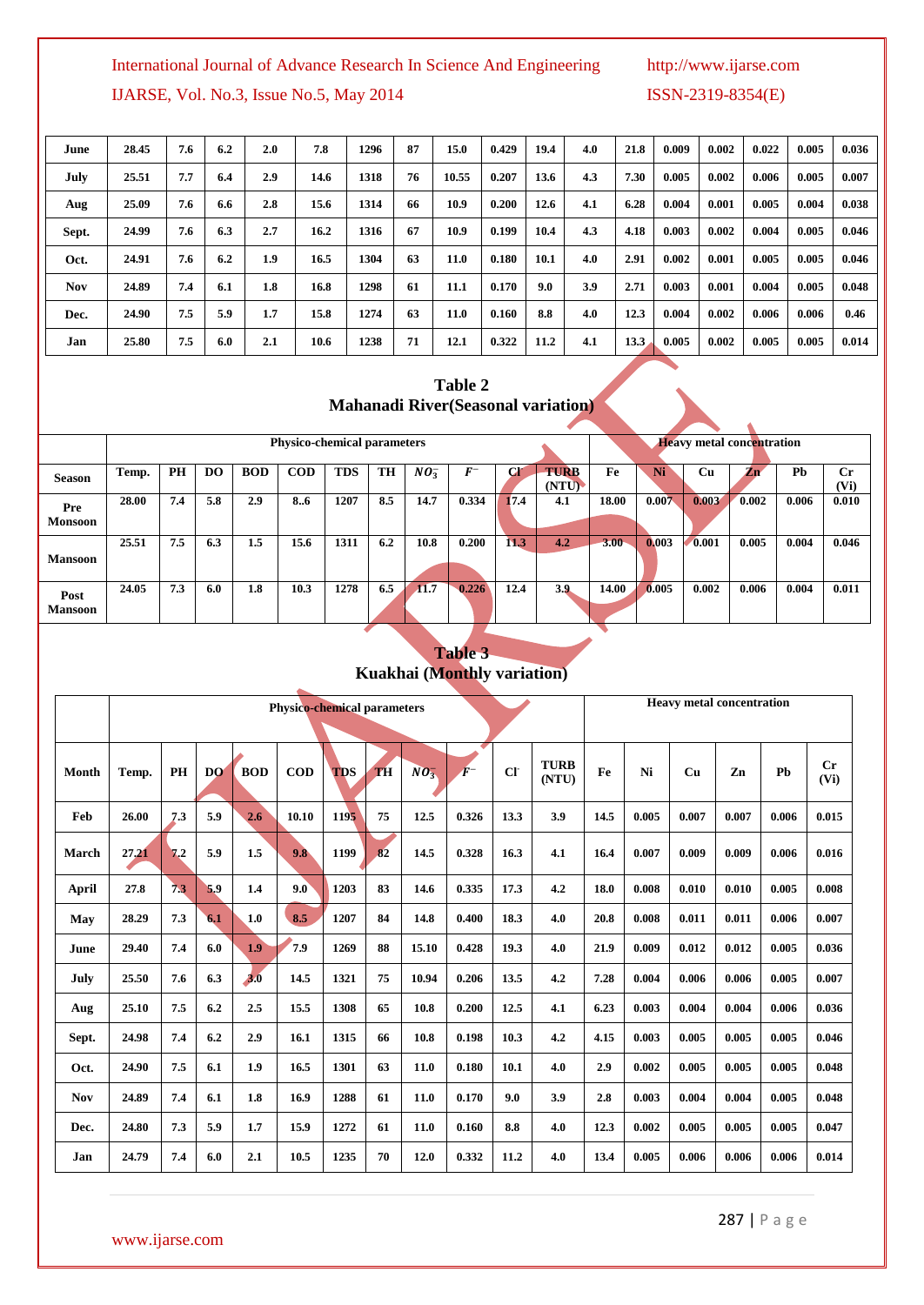|                        |       |     |                |            | <b>Physico-chemical parameters</b> |            |    |          |       |           |                      |       |       |       | <b>Heavy metal concentration</b> |       |            |
|------------------------|-------|-----|----------------|------------|------------------------------------|------------|----|----------|-------|-----------|----------------------|-------|-------|-------|----------------------------------|-------|------------|
| <b>Season</b>          | Temp. | PH  | D <sub>O</sub> | <b>BOD</b> | $\mathbf{COD}$                     | <b>TDS</b> | TH | $NO_3^-$ | $F^-$ | <b>CF</b> | <b>TURB</b><br>(NTU) | Fe    | Ni    | Cu    | Zn                               | Pb    | Cr<br>(Vi) |
| Pre<br><b>Monsoon</b>  | 28.00 | 7.3 | 5.9            | 3.0        | 8.5                                | 1201       | 84 | 14.6     | 0.333 | 17.3      | 4.0                  | 18.00 | 0.008 | 0.003 | 0.001                            | 0.006 | 0.010      |
| <b>Mansoon</b>         | 25.50 | 7.6 | 6.2            | 1.4        | 15.5                               | 1303       | 65 | 10.8     | 0.200 | 11.3      | 4.2                  | 3.00  | 0.003 | 0.001 | 0.005                            | 0.004 | 0.046      |
| Post<br><b>Mansoon</b> | 25.00 | 7.4 | 6.0            | 1.9        | 10.3                               | 1274       | 61 | 11.6     | 0.225 | 12.2      | 3.9                  | 14.00 | 0.005 | 0.002 | 0.006                            | 0.005 | 0.015      |

# **Table 4 Kuakhai(Seasonal variation)**

# **Table 5 Daya River (Seasonal variation)**

|                        |       |     |     | Physico-chemical parameters |                |            |    |             |            |      |                      |              |       | <b>Heavy metal concentration</b> |       |       |                 |
|------------------------|-------|-----|-----|-----------------------------|----------------|------------|----|-------------|------------|------|----------------------|--------------|-------|----------------------------------|-------|-------|-----------------|
|                        |       |     |     |                             |                |            |    |             |            |      |                      |              |       |                                  |       |       |                 |
| <b>Season</b>          | Temp. | PH  | DO. | <b>BOD</b>                  | $\mathbf{COD}$ | <b>TDS</b> | TH | $NO_3^-$    | $\bm{F}^-$ | CI   | <b>TURB</b><br>(NTU) | Fe           | Ni    | Cu                               | Zn    | Pb    | $C_{r}$<br>(Vi) |
| Pre<br><b>Monsoon</b>  | 28.01 | 7.2 | 4.4 | 12                          | 8.5            | 1296       | 85 | 14.5        | 0.333      | 17.4 | 4.0                  | 18.00        | 0.009 | 0.004                            | 0.002 | 0.006 | 0.010           |
| <b>Mansoon</b>         | 25.50 | 7.7 | 5.0 | 10                          | 15.4           | 1345       | 66 | <b>10.7</b> | 0.210      | 11.4 | 4.3                  | 3.00         | 0.005 | 0.002                            | 0.006 | 0.005 | 0.014           |
| Post<br><b>Mansoon</b> | 25.01 | 7.5 | 4.8 | 11                          | 10.4           | 1317       | 62 | 11.7        | 0.25       | 12.4 | 3.8                  | <b>14.00</b> | 0.006 | 0.003                            | 0.007 | 0.005 | 0.015           |

# **Table 6 Daya River (Monthly variation)**

|            |       |     |                |            | <b>Physico-chemical parameters</b> |            |    |                   |       | <b>Heavy metal concentration</b> |                      |      |       |       |        |       |                 |
|------------|-------|-----|----------------|------------|------------------------------------|------------|----|-------------------|-------|----------------------------------|----------------------|------|-------|-------|--------|-------|-----------------|
|            |       |     |                |            |                                    |            |    |                   |       |                                  |                      |      |       |       |        |       |                 |
| Month      | Temp. | PH  | D <sub>O</sub> | <b>BOD</b> | $\bf{COD}$                         | <b>TDS</b> | TH | $N\overline{O_3}$ | $F^-$ | CI                               | <b>TURB</b><br>(NTU) | Fe   | Ni    | Cu    | Zn     | Pb    | $C_{r}$<br>(Vi) |
| Feb        | 26.00 | 7.4 | 5.3            | 11         | 10.11                              | 1240       | 76 | 12.6              | 0.327 | 13.4                             | 3.8                  | 14.6 | 0.005 | 0.003 | 0.0008 | 0.005 | 0.015           |
| March      | 27.22 | 7.2 | 4.5            | 10         | 9.8                                | 1298       | 84 | 14.5              | 0.338 | 16.5                             | 4.1                  | 15.4 | 0.006 | 0.003 | 0.009  | 0.006 | 0.017           |
| April      | 27.28 | 7.2 | 4.5            | 10.5       | 9.0                                | 1315       | 83 | 14.5              | 0.335 | 17.3                             | 4.1                  | 17.0 | 0.007 | 0.003 | 0.010  | 0.005 | 0.009           |
| May        | 28.29 | 7.3 | 4.9            | 11         | 8.6                                | 1331       | 86 | 14.8              | 0.339 | 18.6                             | 4.2                  | 21.8 | 0.008 | 0.003 | 0.010  | 0.005 | 0.008           |
| June       | 28.30 | 7.2 | 4.8            | 11.8       | 7.9                                | 1338       | 89 | 15.09             | 0.430 | 18.9                             | 4.0                  | 22.9 | 0.008 | 0.002 | 0.011  | 0.004 | 0.037           |
| July       | 25.40 | 7.6 | 4.7            | 12         | 14.5                               | 1344       | 74 | 10.84             | 0.207 | 13.4                             | 4.4                  | 7.29 | 0.004 | 0.003 | 0.006  | 0.005 | 0.008           |
| Aug        | 25.9  | 7.4 | 4.6            | 11.5       | 15.6                               | 1347       | 65 | 10.8              | 0.200 | 12.5                             | 4.1                  | 6.28 | 0.004 | 0.002 | 0.005  | 0.005 | 0.036           |
| Sept.      | 24.98 | 7.4 | 4.5            | 12         | 15.9                               | 1353       | 67 | 10.9              | 0.199 | 10.4                             | 4.3                  | 6.17 | 0.003 | 0.001 | 0.004  | 0.006 | 0.047           |
| Oct.       | 24.91 | 7.4 | 4.4            | 10.7       | 16.6                               | 1304       | 64 | 11.5              | 0.185 | 10.2                             | 4.1                  | 2.90 | 0.003 | 0.001 | 0.005  | 0.005 | 0.048           |
| <b>Nov</b> | 24.88 | 7.5 | 4.3            | 11         | 16.8                               | 1319       | 61 | 11.1              | 0.170 | 9.2                              | 3.8                  | 2.9  | 0.004 | 0.001 | 0.005  | 0.005 | 0.049           |
| Dec.       | 24.81 | 7.3 | 5.5            | 11.5       | 15.9                               | 1321       | 62 | 11.0              | 0.160 | 8.9                              | 4.0                  | 12.4 | 0.003 | 0.002 | 0.005  | 0.005 | 0.046           |
| Jan        | 24.79 | 7.5 | 4.3            | 11.7       | 10.6                               | 1325       | 72 | 12.0              | 0.331 | 11.3                             | 4.1                  | 13.4 | 0.006 | 0.002 | 0.006  | 0.006 | 0.013           |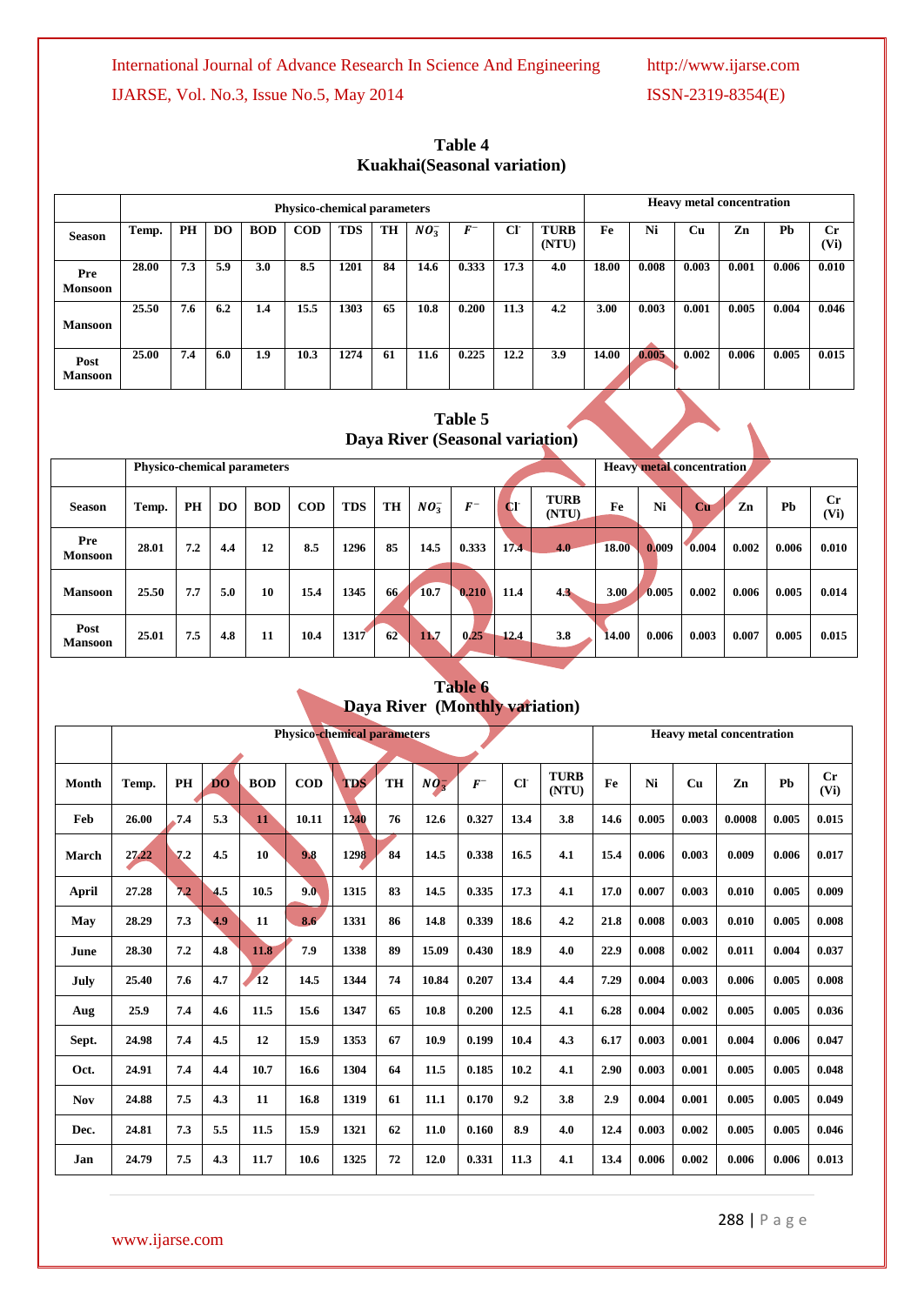## International Journal of Advance Research In Science And Engineering http://www.ijarse.com

# IJARSE, Vol. No.3, Issue No.5, May 2014 ISSN-2319-8354(E)

|                        | Seasonal variation of physico-chemical parameters<br>PHD Water supplied points at Naraj<br>PHD Water supplied points at Palasuni,<br>PHD Water supplied points at |                 |                |                              |                              |            |                                                  |               |                |                         |                              |            |                         |     |                |            |                                  |            |  |  |
|------------------------|-------------------------------------------------------------------------------------------------------------------------------------------------------------------|-----------------|----------------|------------------------------|------------------------------|------------|--------------------------------------------------|---------------|----------------|-------------------------|------------------------------|------------|-------------------------|-----|----------------|------------|----------------------------------|------------|--|--|
|                        |                                                                                                                                                                   |                 |                |                              |                              |            |                                                  |               |                |                         |                              |            |                         |     |                |            |                                  |            |  |  |
|                        |                                                                                                                                                                   | ,Mahanadi River |                |                              |                              |            | <b>Kuakhai River</b>                             |               |                |                         |                              |            | Samantrapur, Daya River |     |                |            |                                  |            |  |  |
| <b>Season</b>          | Temp.                                                                                                                                                             | PH              | D <sub>O</sub> | <b>TDS</b>                   | Fe                           | <b>BOD</b> | Temp.                                            | PH            | <b>DO</b>      | <b>TDS</b>              | Fe                           | <b>BOD</b> | Temp.                   | PH  | D <sub>O</sub> | <b>TDS</b> | Fe                               | <b>BOD</b> |  |  |
| Pre<br><b>Monsoon</b>  | 28.0                                                                                                                                                              | 7.4             | 6.1            | 98                           | 0.166                        | 2.3        | 28.00                                            | 7.3           | 5.9            | 121                     | 0.191                        | 2.4        | 28.01                   | 7.2 | 5.1            | 172        | 0.222                            | 2.65       |  |  |
| <b>Mansoon</b>         | 25.51                                                                                                                                                             | 7.5             | 6.4            | 196                          | 0.290                        | 3.0        | 25.50                                            | 7.6           | 6.1            | 200                     | 0.294                        | 3.05       | 25.50                   | 7.7 | 5.3            | 289        | 0.302                            | 3.25       |  |  |
| Post<br><b>Mansoon</b> | 25.01                                                                                                                                                             | 7.4             | 6.0            | 118                          | 0.230                        | 2.6        | 25.00                                            | 7.4           | 7.3            | 124                     | 0.270                        | 2.7        | 25.01                   | 7.5 | 5.2            | 224        | 0.301                            | 2.5        |  |  |
|                        |                                                                                                                                                                   |                 |                |                              |                              |            |                                                  |               |                |                         |                              |            |                         |     |                |            |                                  |            |  |  |
|                        |                                                                                                                                                                   |                 |                |                              |                              |            |                                                  |               | <b>Table 8</b> |                         |                              |            |                         |     |                |            |                                  |            |  |  |
|                        |                                                                                                                                                                   |                 |                |                              |                              |            | Monthly variation of physico-chemical parameters |               |                |                         |                              |            |                         |     |                |            |                                  |            |  |  |
|                        |                                                                                                                                                                   |                 |                |                              | PHD WATER SUPPLIED POINTS AT |            |                                                  |               |                |                         | PHD WATER SUPPLIED POINTS AT |            |                         |     |                |            | PHD WATER SUPPLIED POINTS AT     |            |  |  |
|                        |                                                                                                                                                                   |                 |                | <b>NARAJ ,Mahanadi River</b> |                              |            |                                                  |               |                | PALASUNI, Kuakhai River |                              |            |                         |     |                |            | <b>SAMANTARAPUR</b> , Daya River |            |  |  |
|                        |                                                                                                                                                                   |                 |                |                              |                              |            |                                                  |               |                |                         |                              |            |                         |     |                |            |                                  |            |  |  |
| Month                  | Temp.                                                                                                                                                             | PH              | <b>DO</b>      | <b>TDS</b>                   | Fe                           | <b>BOD</b> | Temp.                                            | PH            | <b>DO</b>      | <b>TDS</b>              | Fe                           | <b>BOD</b> | Temp.                   | PH  | <b>DO</b>      | <b>TDS</b> | Fe                               | <b>BOD</b> |  |  |
| Feb                    | 26.02                                                                                                                                                             | 7.5             | 6.1            | 104                          | 0.179                        | 1.9        | 26.00                                            | 7.3           | 5.9            | 116                     | 0.198                        | 1.8        | 26.00                   | 7.4 | 5.4            | 195        | 0.209                            | 2.0        |  |  |
| March                  | 27.21                                                                                                                                                             | 7.1             | 6.1            | 101                          | 0.165                        | 2.1        | 27.21                                            | 7.2           | 5.9            | 119                     | 0.192                        | 2.4        | 27.22                   | 7.2 | 5.1            | 168        | 0.217                            | 2.8        |  |  |
| April                  | 27.29                                                                                                                                                             | 7.3             | 6.3            | 98                           | 0.163                        | 2.3        | 27.28                                            | 7.3           | 5.9            | 120                     | 0.188                        | 2.6        | 27.28                   | 7.2 | 5.2            | 165        | 0.229                            | 2.9        |  |  |
| May                    | 28.30                                                                                                                                                             | 7.3             | 6.2            | 96                           | 0.158                        | 2.8        | 28.29                                            | 7.3           | 6.1            | 118                     | 0.186                        | 2.7        | 28.29                   | 7.3 | 5.1            | 158        | 0.234                            | 2.9        |  |  |
| June                   | 28.30                                                                                                                                                             | 7.3             | 6.5            | 202                          | 0.290                        | 2.8        | 28.40                                            | 7.4           | 6.0            | 208                     | 0.298                        | 2.9        | 28.30                   | 7.2 | 5.4            | 281        | 0.308                            | 3.0        |  |  |
| July                   | 25.51                                                                                                                                                             | 7.7             | 6.4            | 210                          | 0.293                        | 2.9        | 25.50                                            | $7.6^{\circ}$ | 6.2            | 211                     | 0.296                        | 3.0        | 25.40                   | 7.6 | 5.5            | 283        | 0.310                            | 3.4        |  |  |
| Aug                    | 206<br>0.290<br>25.10<br>7.6<br>6.6<br>3.1                                                                                                                        |                 |                |                              |                              |            | 25.10                                            | 7.5           | 6.2            | 209                     | 0.291                        | 3.2        | 25.9                    | 7.4 | 5.3            | 295        | 0.312                            | 3.5        |  |  |
| Sept.                  | 24.9                                                                                                                                                              | 7.6             | 6.3            | 168                          | 0.285                        | 3.2        | 24.98                                            | 7,4           | 6.2            | 172                     | 0.289                        | 3.1        | 24.98                   | 7.4 | 5.3            | 298        | 0.314                            | 3.1        |  |  |
| Oct.                   | 24.91                                                                                                                                                             | 7.6             | 6.2            | 128                          | 0.237                        | 2.9        | 24.90                                            | 7.5           | 6.1            | 130                     | 0.278                        | 2.9        | 24.96                   | 7.4 | 5.2            | 247        | 0.309                            | 2.9        |  |  |
| <b>Nov</b>             | 24.89                                                                                                                                                             | 7.4             | 6.1            | 124                          | 0.233                        | 2.7        | 24.89                                            | 7.4           | 6.1            | 124                     | 0.271                        | 2.8        | 24.88                   | 7.5 | 5.2            | 236        | 0.305                            | 2.8        |  |  |
| Dec.                   | 24.90                                                                                                                                                             | 7.5             | 5.9            | 112                          | 0.229                        | 2.5        | 24.80                                            | 7.3           | 5.9            | 122                     | 0.267                        | 2.6        | 24.81                   | 7.3 | 5.2            | 211        | 0.301                            | 2.4        |  |  |
| Jan                    | 24.80                                                                                                                                                             | 7.5             | 6.0            | 106                          | 0.224                        | 2.4        | 24.79                                            | 7.4           | 6.0            | 121                     | 0.263                        | $2.5\,$    | 24.79                   | 7.5 | 5.1            | 201        | 0.288                            | 2.1        |  |  |

**Table 7**

All the physic- chemical parameters analyzed, Fe concentration are given in tabular form in Table-7 and 8. The concentration of other heavy metals detected are not given in the table since it remains below the detection limit (BDL).

## **III RESULTS & DISCUSSION**

Huge amounts of money has been spent and some effort has been made by the municipalities, industries and governments during the last four decades to enhance the quality of water for domestic and industrial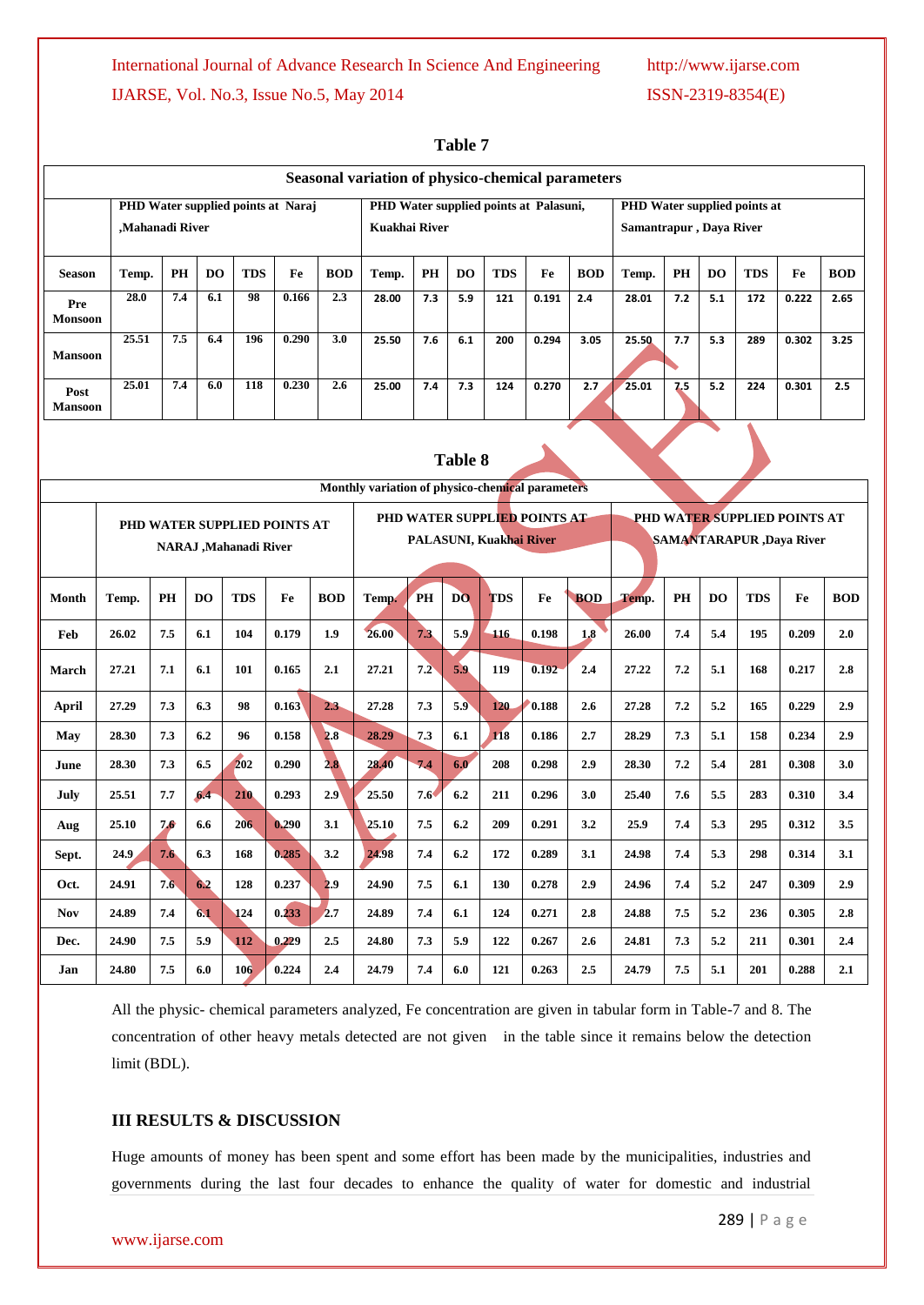# International Journal of Advance Research In Science And Engineering http://www.ijarse.com IJARSE, Vol. No.3, Issue No.5, May 2014 ISSN-2319-8354(E)

consumption and reduce its pollution. However, very little effort if any has been made by these agencies to keep the general public information, in simple and understandable terms, as to what this vast effort and investment is achieving, or not achieving, in water quality enhancement. In this study analysis of water quality in different seasons was carried out to determine the seasonal variation of Physico-chemical Parameters and Heavy metals of water. The result is listed in the table.

# **Mahanadi River**

The water quality of Mahanadi River during different seasons are presented in Table 1-2; and highlighted as follow

# **Pre-monsoon**

Water sample from Mahanadi river at Naraj shows pH value varied between 7.4to7.7 and dissolve oxygen > 5 mg/L indicating the healthy state of the river system. Dissolved Solids (TDS) varied between1198 to 1216. High TDS which may be due to the tidal action of the sea. However the BOD value nearly 1 to 2.2 mg/L indicated the domestic sewage pollution throughout the river. Low concentration of BOD was recorded during post monsoon due to a huge volume of fresh water that diluted the organic matter resulting in the decrease in the BOD values (Bagde and Verma 1985; Palharya and Malvial988)

#### **Monsoon**

pH of water samples varied between 7.6 to 7.7 at Naraj. Dissolved Solids (TDS) varied between1296 to 1318 mg/L. Dissolved Oxygen varied between 5.mg/L to 6.3 mg/L. Likewise BOD values varied between 2 mg/L to 2.9 mg/L in fishery harbor. However fluoride values are between 0.200mg/L to 0.334 mg/L.

#### **Post-monsoon**

pH of water samples varied between 7.4to 7.6 at Naraj.TDS of water samples varied between 1238to 1304 mg/L. However the BOD values varied between 1.7to2.0 mg/L



## **Kuakhai River**

The water quality of Kuakhai River in different seasons are presented in Table 3-4 and highlighted below.

## **Pre-monsoon**

pH of water samples varied between 7.2 to 7.3. BOD of water samples varied between 1 to2.6 mg/L indicated that the domestic sewage pollution through the River .TDS of water varied from 1195 to 1207. DO value varied 5.9 to 6.0.Total hardness of water sample varied from 82 to 88 mg/L. However Fluoride value varied from 0.328 to O.428.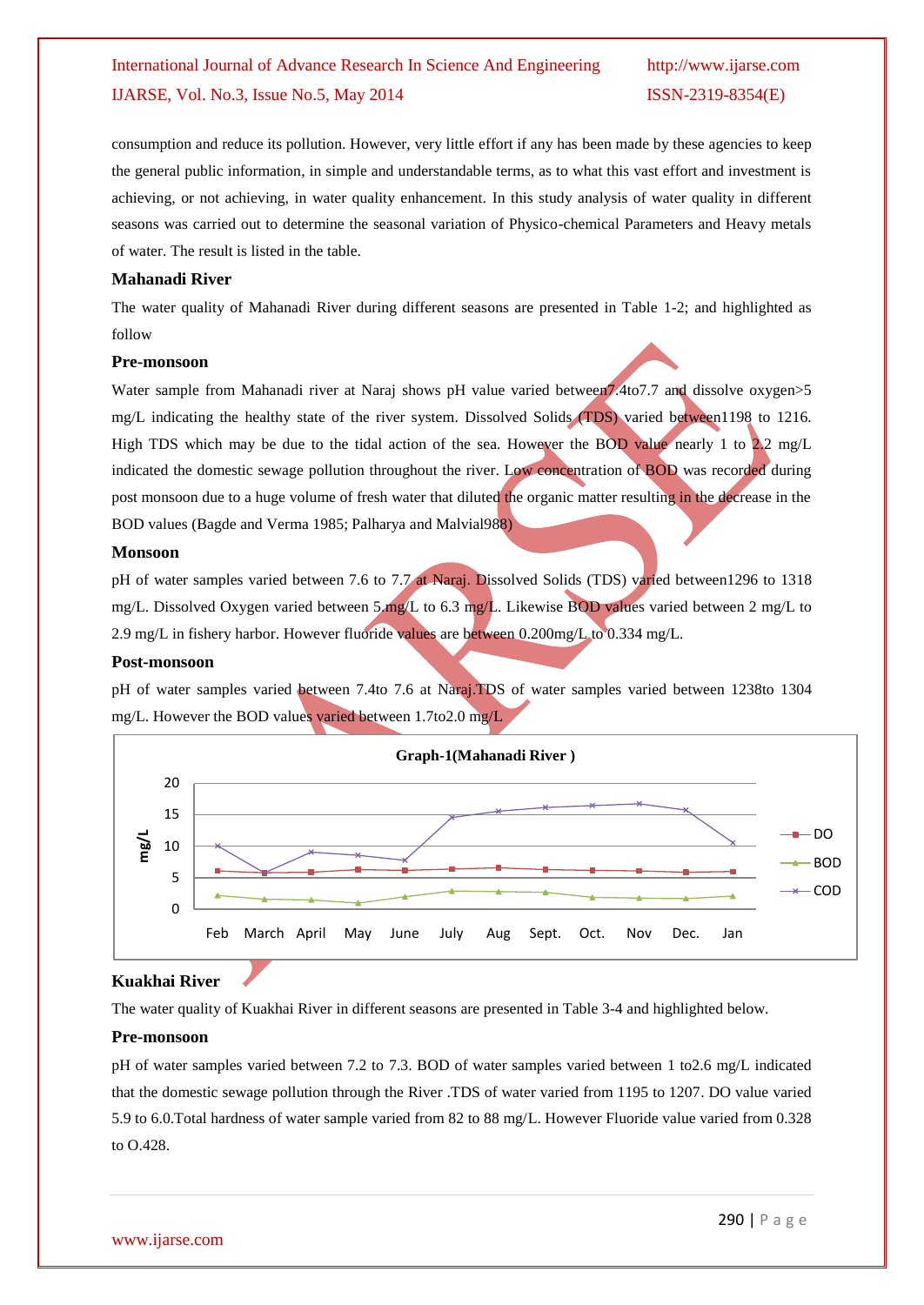# International Journal of Advance Research In Science And Engineering http://www.ijarse.com IJARSE, Vol. No.3, Issue No.5, May 2014 ISSN-2319-8354(E)

#### **Monsoon**

pH of w'ater samples varied between 7.4 to 7.6 at Palasuni. Dissolved Solids (TDS) varied between 1269 to 1329 mg/L. Dissolved Oxygen varied between 6.1.mg/L to 6.3 mg/L. Likewise BOD values varied between 1.9 mg/L to 3 mg/L. However fluoride values are between 0.180 mg/L to 0.206 mg/L.

#### **Post-monsoon**

pH of water samples varied between 5.9 to 6.1 at Palasuni.TDS of water samples varied between 1235 to 1301 mg/L. However the BOD values varied between 1.9 to 2.1 mg/L



#### **Daya River**

The water quality of Daya River in different seasons are presented in Table 5-6 and highlighted below.

#### **Pre-monsoon**

Water sample from Daya River at Samantapur shows pH value varied between 7.2 to 7.4 and dissolve oxygen, <5 mg/L. BOD value nearly 10 to 11 mg/L indicated the domestic sewage pollution to the river. Dissolved Solids (TDS) varied between 1240 to 1331 mg/L.

### **Monsoon**

pH of water samples varied between 7.2 to 7.6 at Palasuni. Dissolved Solids (TDS) varied between1338 to 1353 mg/L. BOD value nearly 11.5 to 12 mg/L.

# **Post-monsoon**

pH of water samples varied between 7.3to 7.5 at Palasuni. TDS of water samples varied between 1304to 1325 mg/L. However the BOD values varied between 10.7 to 11.7 mg/L